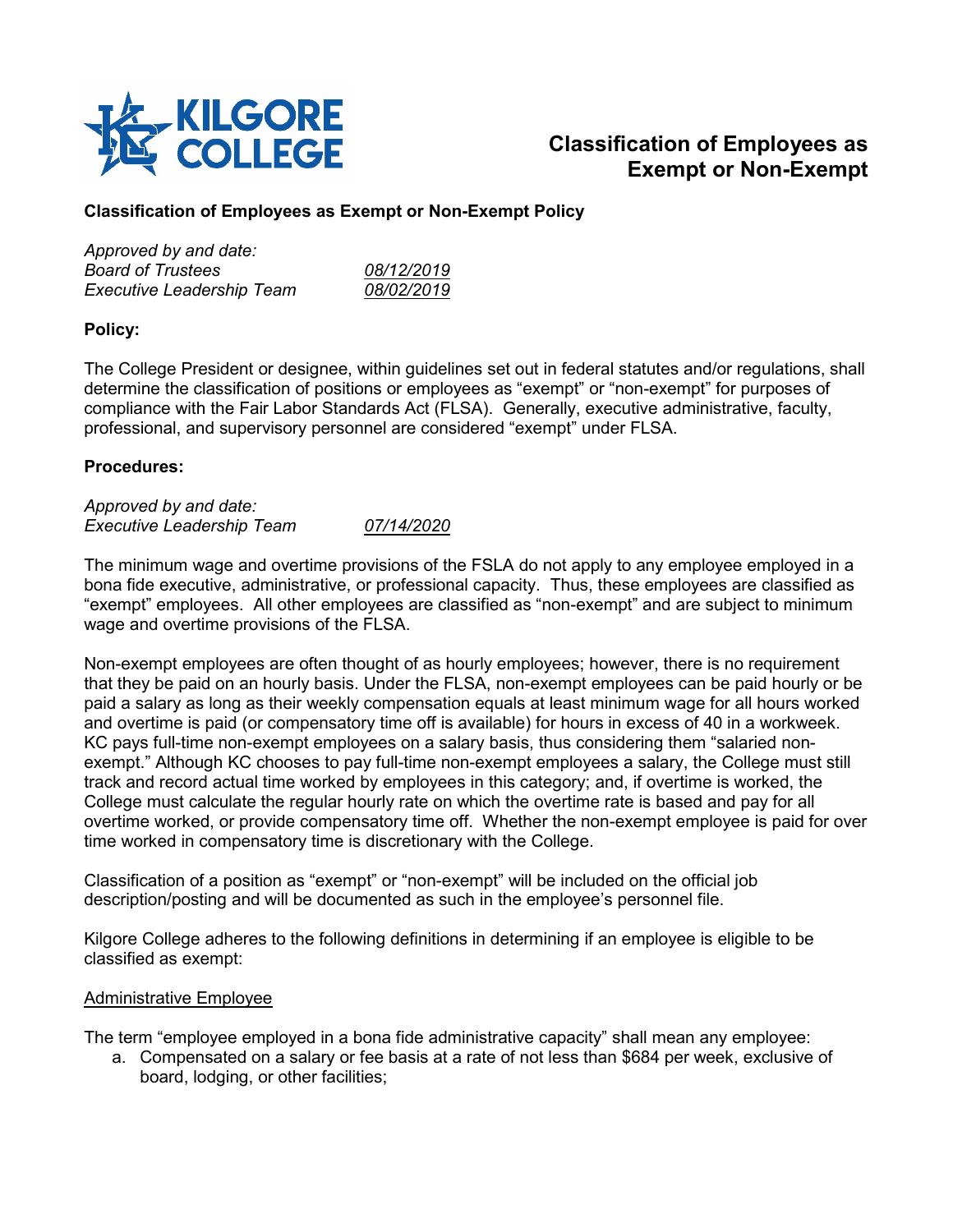- b. Whose primary duty is the performance of office or nonmanual work directly related to the management or general business operations of the employer or the employer's customers; and
- c. Whose primary duty includes the exercise of discretion and independent judgment with respect to matters of significance.

## Executive Employee

The term "employee employed in a bona fide executive capacity" shall mean any employee:

- a. Compensated on a salary or fee basis at a rate of not less than \$684 per week, exclusive of board, lodging, or other facilities;
- b. Whose primary duty is to manage the College or a recognized department of the College;
- c. Regularly and customarily directs the work of at least two full-time employees or their equivalent; and
- d. Has authority to hire and/or fire other employees, or his/her recommendations or suggestions regarding the hiring, firing, advancement, promotion, or other change of status of other employees must be given significant weight.

## Academic Administrator

The term "employee employed in a bona fide administrative capacity" also includes an employee:

- a. Who is compensated for services on a salary or fee basis at a rate of not less than \$684 per week exclusive of board, lodging, or other facilities, or on a salary basis that is at least equal to the entrance salary for teachers in the educational establishment by which employed; and
- b. Whose primary duty is performing administrative functions directly related to academic instruction or training in an educational establishment or department or subdivision thereof.

"Performing administrative functions directly related to academic instruction or training" means work related to the academic operations and functions of the institution of higher education rather than to administration along the lines of general business operations. Such academic administrative functions include operations directly in the field of education. Jobs relating to areas outside the educational field are not within the definition of academic administration.

- a. Employees engaged in academic administrative functions include:
- b. Department heads in institutions of higher education responsible for the administration of instructional departments;
- c. Academic counselors and advisors who perform work such as assisting students with academic problems and advising students concerning degree requirements; and
- d. Other employees with similar responsibilities.

Jobs relating to building management and maintenance do not perform academic administrative functions, although such employees may qualify for another exemption.

#### Professional Employee

An "employee employed in a bona fide professional capacity" shall mean any employee:

- a. Compensated on a salary or fee basis at a rate of not less than \$684 per week, exclusive of board, lodging, or other facilities; and
- b. Whose primary duty is the performance of work requiring advanced knowledge, defined as work which is predominantly intellectual, and which includes consistent exercise of discretion and judgment;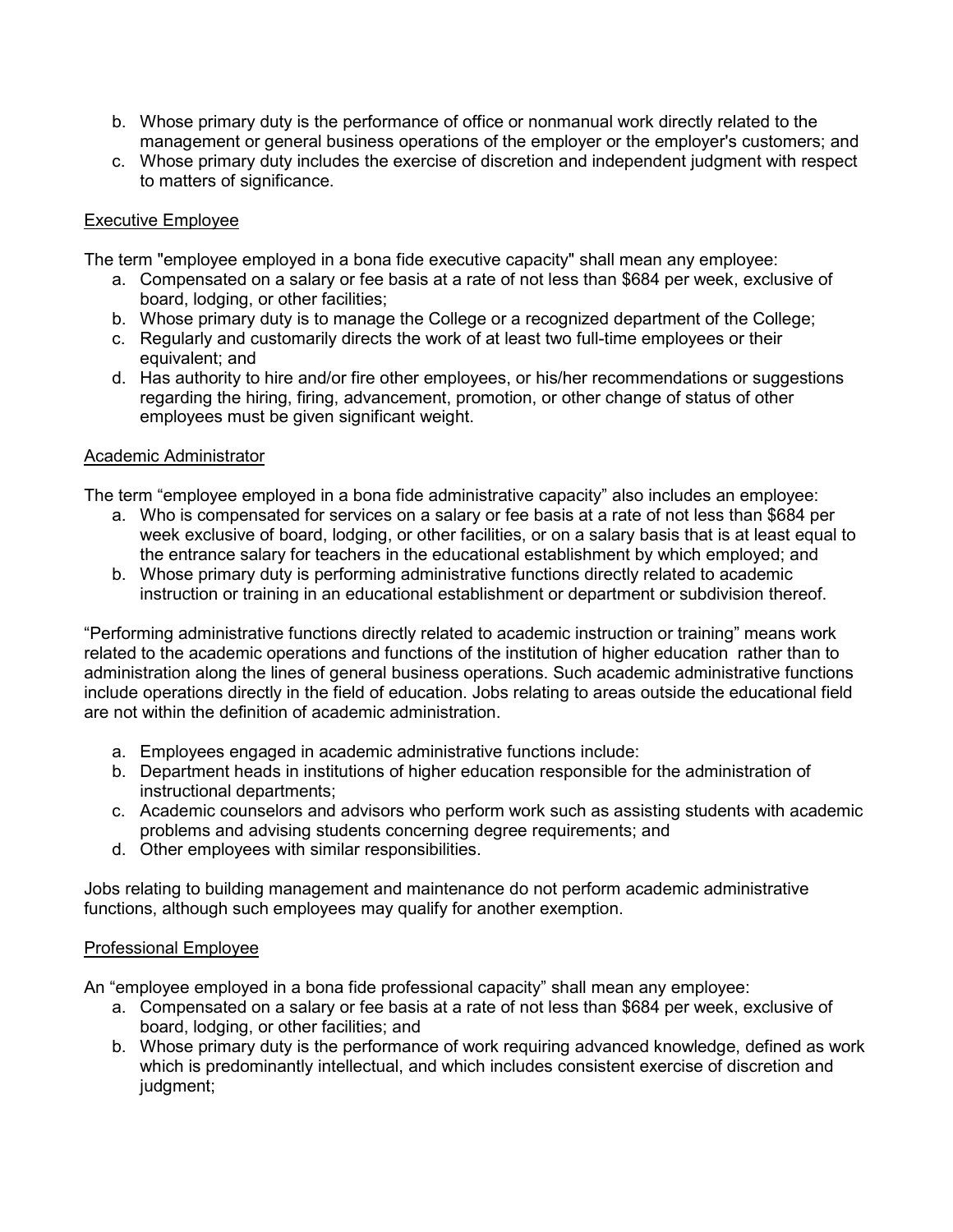c. The advanced knowledge must be in a field of science or learning customarily acquired by a prolonged course of specialized intellectual instruction.

"Work requiring advanced knowledge" cannot be attained at the high school level. Professional work is distinguished from work involving routine mental, manual, mechanical or physical work. A professional employee generally uses the advanced knowledge to analyze, interpret, or make deductions from varying facts or circumstances.

"Fields of science or learning" include law, medicine, theology, accounting, actuarial computation, engineering, architecture, teaching, various types of physical, chemical and biological sciences, pharmacy and other occupations that have a recognized professional status.

"Customarily acquired by a prolonged course of specialized intellectual instruction" generally means having the appropriate academic degree. This exemption does not apply to occupations in which most employees acquire their skill by experience rather than by advanced specialized intellectual instruction.

## **Faculty**

Teachers/Faculty are exempt if they have a primary duty of teaching, tutoring, instructing, or lecturing in the activity of imparting knowledge and who is employed and engaged in this activity as a teacher in an educational establishment by which the employee is employed.

The term "educational establishment" means an institution of higher education or other educational institution. The salary level and salary basis requirements do not apply to teachers/faculty.

Exempt teachers include: regular academic teachers; teachers of skilled and semi-skilled trades and occupations; and vocal or instrumental music instructors. Those faculty members who are engaged as teachers but also spend a considerable amount of their time in extracurricular activities such as coaching athletic teams or acting as moderators or advisors in such areas as drama, speech, debate, or journalism are engaged in teaching. Such activities are a recognized part of the schools' responsibility in contributing to the educational development of the student.

#### Creative Professional

An "Employee employed in a bona fide professional capacity" shall also mean any employee:

- a. Compensated on a salary or fee basis at a rate of not less than \$684 per week, exclusive of board, lodging, or other facilities; and
- b. Whose primary duty is the performance of work requiring invention, imagination, originality or talent in a recognized field of artistic or creative endeavor.

"Recognized field of artistic or creative endeavor" includes fields such as music, writing, acting, and the graphic arts. These requirements are determined on a case by case basis but are generally met by actors, musicians, composers, soloists, certain painters, writers, essayists, cartoonists, and novelists.

## Computer Employees

Computer systems analysts, computer programmers, software engineers, or other similarly skilled workers in the computer field are eligible for exemption as professionals. Because job titles vary widely and change quickly in the computer industry, job titles are not determinative of the applicability of this exemption. The exemption applies to any computer employee compensated on a salary or fee basis at a rate of not less than \$684 per week, exclusive of board, lodging or other facilities and to any computer